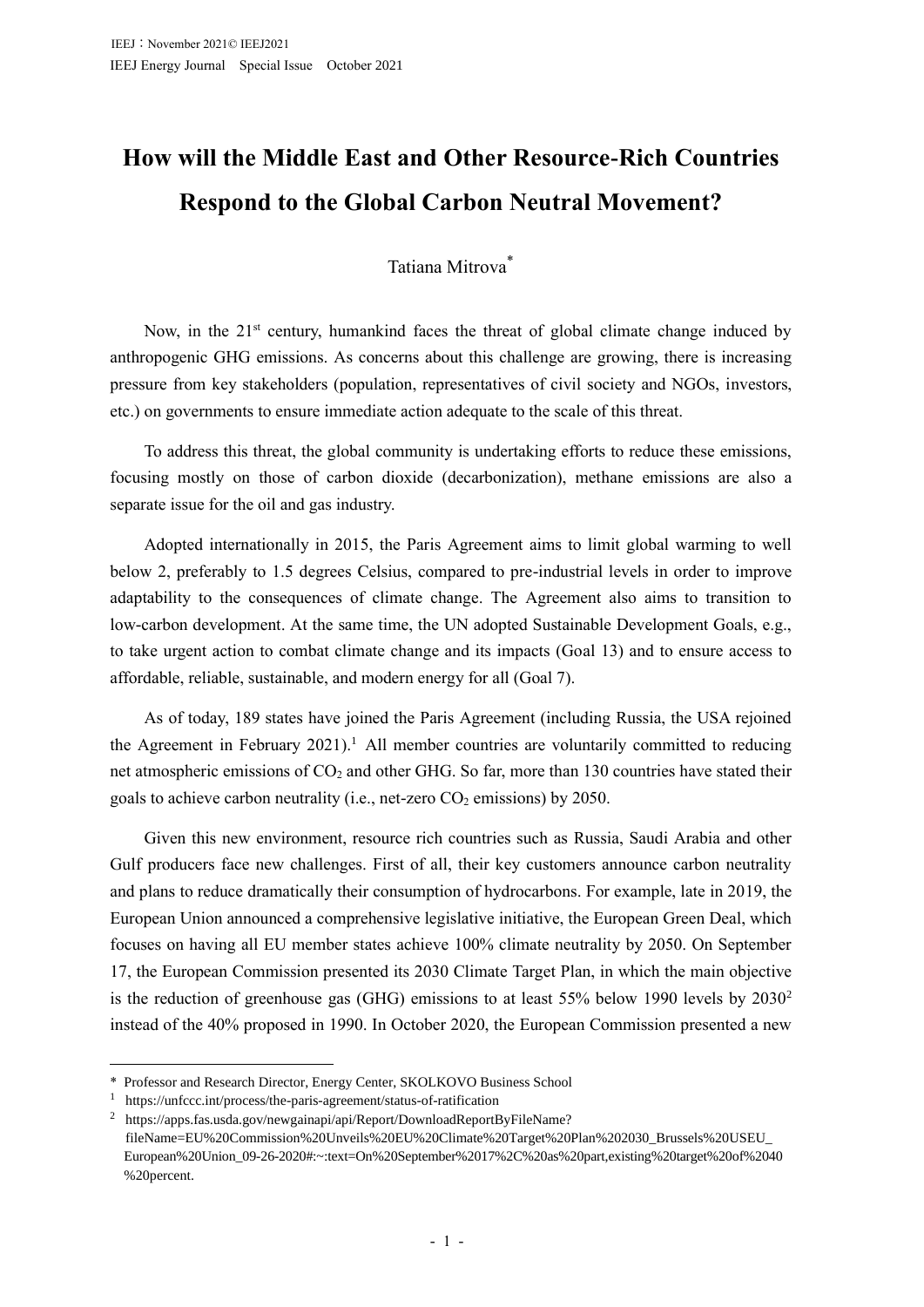strategy for methane emission reduction. The draft legislative policy called the Carbon Border Adjustment mechanism (CBAM), which will establish the carbon price for importing certain goods into Europe, was published in July 2021.

And it's not only EU: in September 2020, China announced its commitment to achieving carbon neutrality by 2060 and to pursuing green development.<sup>3</sup> In October 2020, Japan and South Korea made similar commitments to carbon neutrality by 2050. Canada in January 2021 also announced carbon neutrality by 2050.<sup>4</sup> The new US administration is also preparing ambitious Climate Plan and regards CBAM.

Many Paris Agreement signatories have either already launched  $CO<sub>2</sub>$  emissions trading systems (or some other forms of carbon pricing and taxing) or are set to do so in the near future. Many are introducing bans on the use of combustion engines, setting targets for the proportion of renewable energy sources in their national energy balance, or setting targets for the proportion of low-carbon fuels in their fuel suppliers' basket. As is clear, various decarbonization initiatives are gradually taking shape throughout the world.

Reducing GHG emissions is becoming an important objective not only for governments but also for businesses in all sectors and for the investors, who are starting to consider the climate risks of potential investments and are starting to withdraw from those that produce high emissions, in particular, the ultra-heavy oil, Arctic oil and tar sands. For instance, major global investors, such as BlackRock, the World Bank, JP Morgan, the Swedish pension fund Sjunde, the Norwegian Government Pension Fund Global, Goldman Sachs, Deutsche Bank, BNP Paribas, Societe Generale, the European Investment Bank, Allianz, and more, have all made statements saying as much and launched corresponding initiatives. Worldwide, thousands of corporate and private investors, whose joint asset control amounts to more than \$14 trillion, have committed to divesting from the fossil fuel industry.

Given all this, the development prospects of the oil and gas producing countries, one of the noticeable GHG emitters that accounts for 12% of global GHG emissions, are directly dependent on their ability to decarbonize.

Decarbonization of the hydrocarbon producing economies is not an easy task: they are heavily dependent on oil and gas export revenues, many of them have "Dutch disease" and their economies (and energy sectors) are not really diversified well to be prepared for the Energy Transition. Energy sectors of the oil and gas producing countries in the MENA and CIS regions have two main options to diversify their revenues and to reducing their carbon intensity:

<sup>&</sup>lt;sup>3</sup> China pledges to become carbon neutral by 2060. September 22, 2020.

<https://www.theguardian.com/environment/2020/sep/22/china-pledges-to-reach-carbon-neutrality-before-2060>

<sup>4</sup> https://ihsmarkit.com/research-analysis/canada-upgrades-decarbonization-plan-.html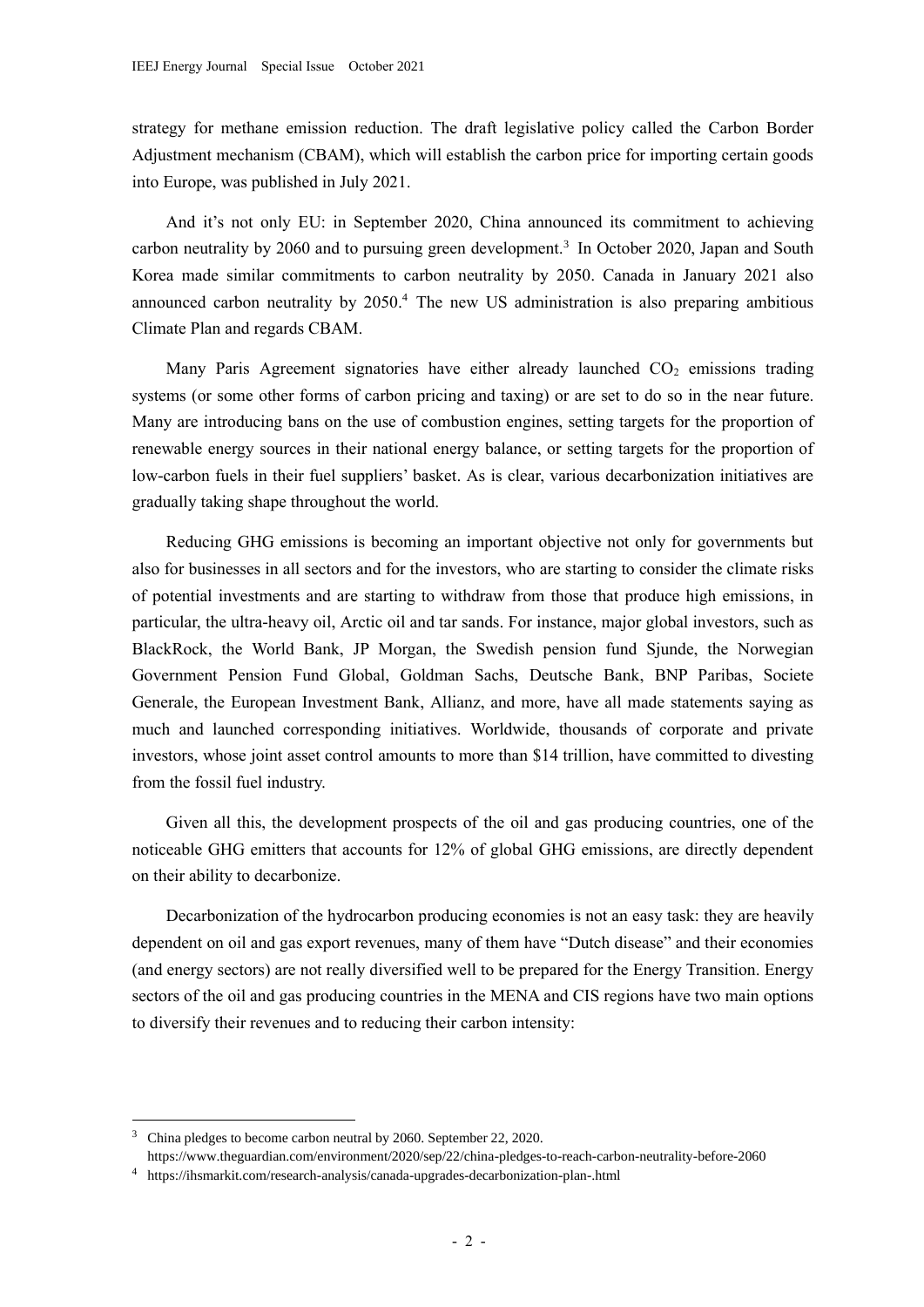- 1. Decarbonization of oil and gas sectors. There are already plenty of methods known how to decarbonize molecules:
	- Operational methods
		- o Operational efficiency improvement. Although the primary objective of operational excellence is lowering production costs, in many cases those initiatives also result in carbon footprint reductions. This is a primary short-term focus with the lowest, or even zero, additional financing.
		- o Recycling, reuse, and the utilization of secondary energy sources. Oil and gas companies are becoming more active in using the circular carbon economy principles. They use and process  $CO<sub>2</sub>$ , convert the emissions into products with a smaller carbon footprint, and minimize their carbon footprint by reusing materials and resources.
		- o Energy efficiency. The efficient use of energy resources by oil and gas companies is one of the cheapest methods for reducing GHG emissions. IN the short-term majority of the oil and gas companies focus their decarbonization efforts on efficient energy and resource use. According to some of the companies that participated in this research via interviews, up to 40% of decarbonization opportunities are commercially viable even without additional financing.
	- Effective monetization of methane and APG. Methane leaks and APG flaring account for up to 45% of total industry emissions, which is why reducing them is a top priority, especially assuming that it is a relatively easy thing to do, for which companies have technologies available. This is also a primary focus of several syndicated initiatives, such as the Oil and Gas Climate Initiative (OGCI)<sup>5</sup>, Global Methane Alliance<sup>6</sup> and Methane Guiding Principles<sup>7</sup>, who work in conjunction with oil and gas companies. Initiatives like these often represent low, or even no, cost options for reducing GHG emissions.
	- Shifting to low carbon energy sources. More and more, oil and gas companies are focusing on renewable energy and electricity storage for their own operations, biofuels as a substitute for traditional feedstock, and also low-carbon fuels for the marine transportation of their products.
	- Corporate strategy methods of decarbonization
		- o Optimized portfolios include divestments (removing unattractive, carbon-intensive assets), M&As allowing for resource quality improvement and diversification within the new less carbon-intensive business (first of all increasing their activities in natural gas and NGLs), restructuring, development of the petrochemical business, and creation of corporate venture capital funds focused on innovation in the fields of methane leakage

<sup>5</sup> https://oilandgasclimateinitiative.com/

<sup>6</sup> https://www.ccacoalition.org/en/activity/global-methane-alliance

<sup>7</sup> <https://methaneguidingprinciples.org/>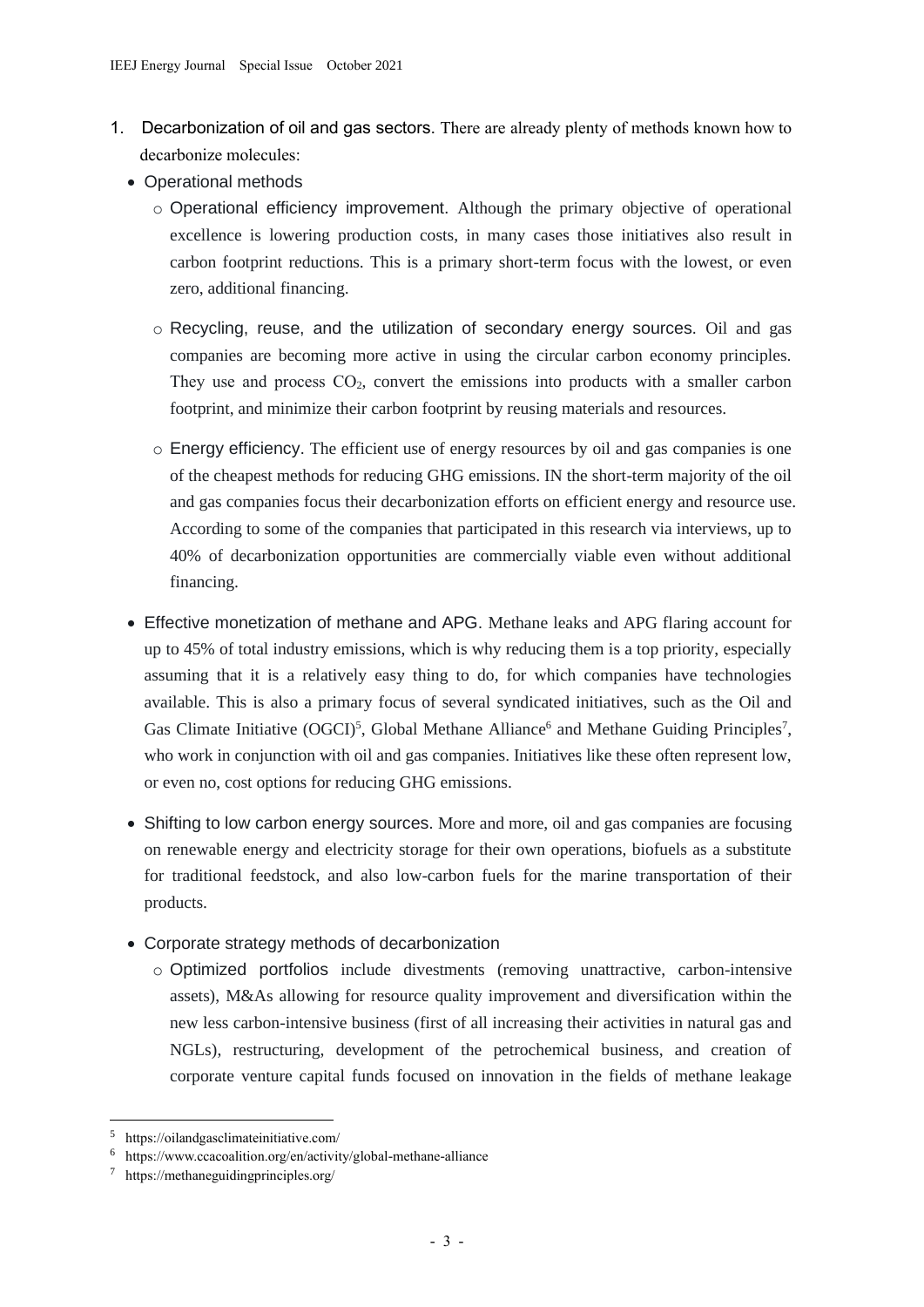reduction, operational efficiency, CCUS, hydrogen technologies, and more. A few important emerging aspects of corporate decarbonization strategies include industrial cooperation on R&D, venture investments, and the piloting of deep decarbonization projects in order to increase the quality and speed of these new technologies' developments and to understand whether these tools may fit well into the longer-term plans of a company.

- o Oil and gas companies are becoming increasingly interested in the petrochemical and chemical industry, as well. They see the potential for synergy through integration with oil refining systems, as well as potential for the monetization of available raw hydrocarbons, improvement of output marginality, and realization of decarbonization goals.
- o Trading and offsetting carbon credits is taken with a caution, with a selective approach taken to the origin and verification of credits or offsets. "Reduce what you can, offset the rest" emerges as a prevailing approach.
- o Increasingly, oil and gas companies are looking into projects focused on nature-based carbon sinks, albeit with apprehension in the selection of the project and of the project partners due to the inherent difficulty of measuring the impact of nature-based carbon sinks, as well as the negative publicity associated with not yet matured projects.
- Finally, most of the oil and gas producers have deep decarbonization visions and strategies involving carbon capture, utilization, and storage (CCUS) projects and the use of hydrogen as fuel. There are Middle Eastern and Russian companies with projects in various stages of construction and operation. These projects currently rely on extensive government subsidies and would not be feasible without such support. However, the total capacity of operating assets is far below the forecast demand for decarbonization methods. Today's operating CCUS projects have an annual  $CO<sub>2</sub>$  capacity of just 10 Mt. By 2050, the annual volume of  $CO<sub>2</sub>$  capture and storage in volumetric equivalent may reach 4,6GtCO<sub>2</sub> per year, which is comparable with the scale of today's global oil industry annual production. It is representing a new, major diversification opportunity for the oil and gas industry.
- 2. Diversification of the fuel mix and development of RES supports diversification of the whole economy, thus providing for financial sustainability of the resource-rich countries and reduction of their carbon footprint. All economies in the Middle East (which enjoy high level of insulation) as well as Russia (which has the largest wind potential in the world) are keen to develop their domestic renewable sectors. They create special programs and stimulus in order to incentivize such projects, and indeed there is a visible progress made in this direction.

Summing up, movement to net zero is irreversible and it creates an existential threat for the resource-rich countries such as Russia or Middle-Eastern oil and gas producing economies. Nevertheless, this situation is not hopeless, there are different opportunities for these countries to adapt to the new reality and to create new drivers for their economic growth and prosperity.